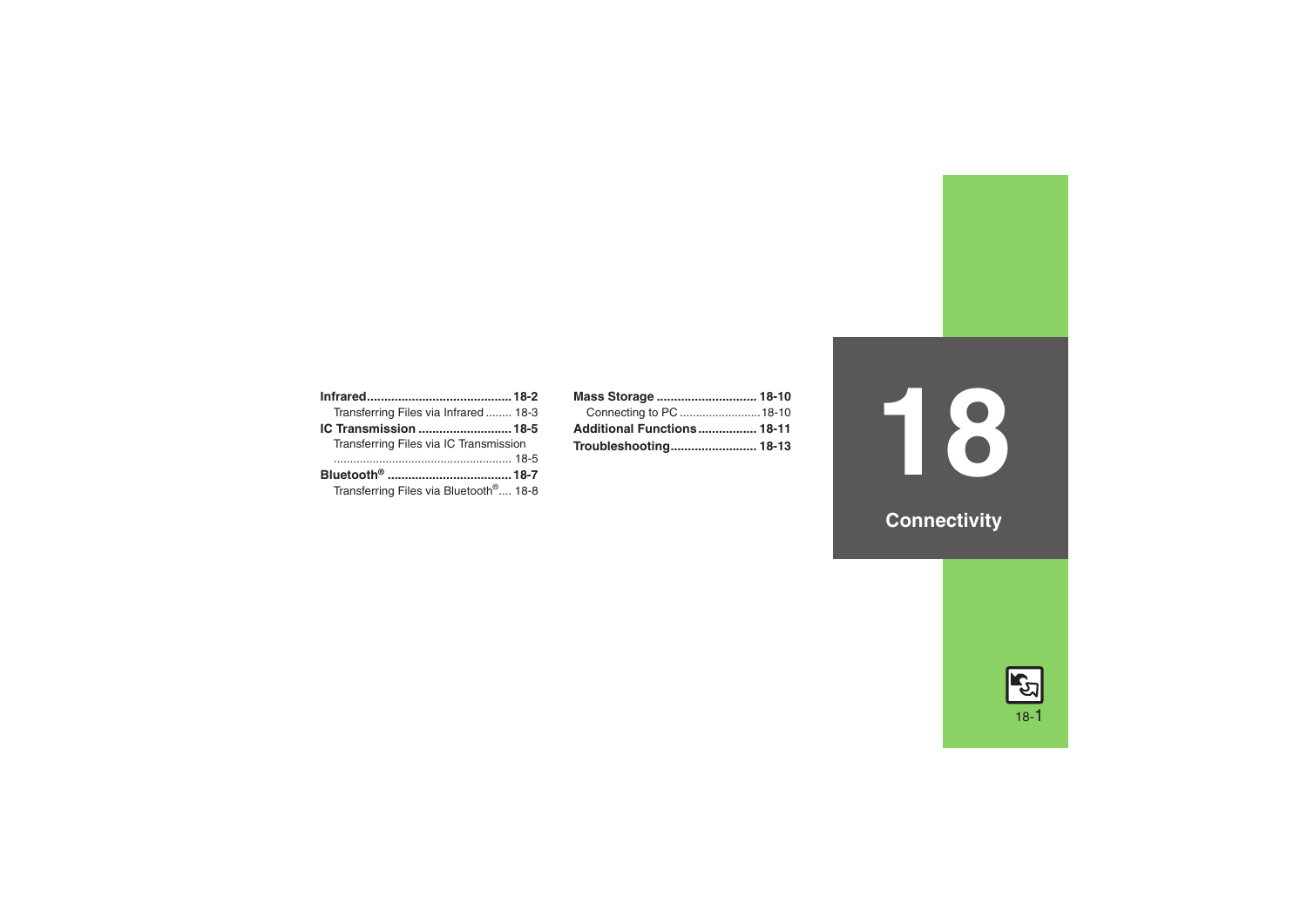## <span id="page-1-0"></span>**Infrared**

Wirelessly transfer the following files between 931SH and compatible devices.

| <b>Phone Book</b> | <b>Received Msg.</b> |
|-------------------|----------------------|
| <b>Calendar</b>   | <b>Sent Messages</b> |
| <b>Tasks</b>      | <b>Drafts</b>        |
| <b>Notepad</b>    | <b>Templates</b>     |
| <b>Bookmarks</b>  | Data Folder          |

- . Copy/forward protected files are not transferable.
- . Some files may not be transferable; some settings may be lost, or files may not be saved properly. (For details, see **[P.18-13](#page-12-0)** "Troubleshooting.")

#### **Getting Started**

#### **Infrared Precautions**

Align Infrared Ports of both devices.



- . Do not place objects between devices.
- . Keep Infrared Ports aligned during transfer.
- . Do not look into Infrared Port during infrared transmissions. Eyesight may be affected.

#### **Transfer Options**

| <b>One File</b><br><b>Transfer</b> | Transfer single files                                                   |
|------------------------------------|-------------------------------------------------------------------------|
| <b>All File</b><br><b>Transfer</b> | Transfer all files by function                                          |
| <b>IrSS Transfer</b>               | Exchange single image<br>files with compatible<br>devices at high speed |

- . Some transfer options may be unavailable depending on file type.
- . Transfer Memory Card files one by one.

#### **Authorization Code**

. Four-digit code required for infrared transfers. All File Transfers possible when codes match. (Authorization Code is changeable for each transfer.)

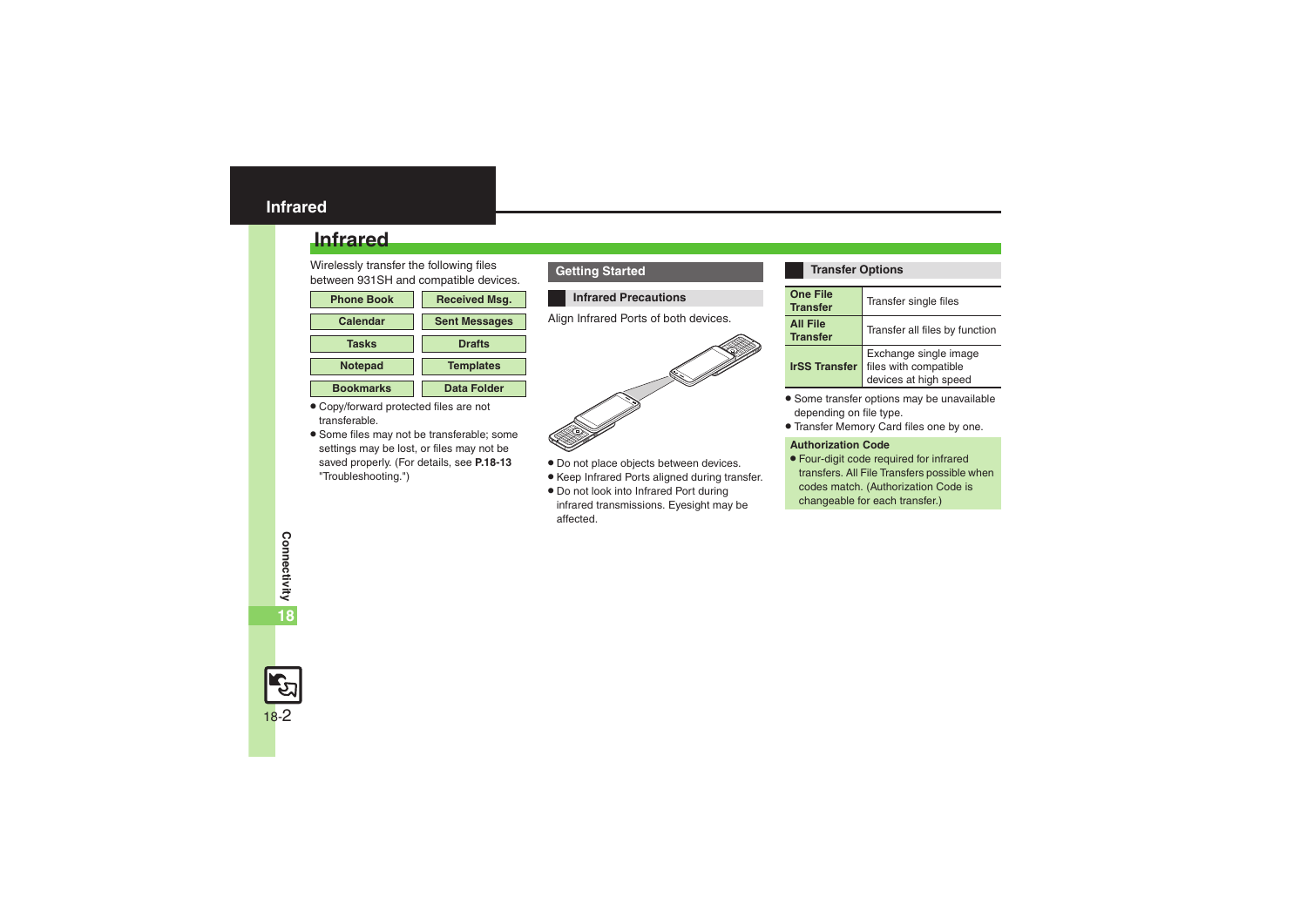## <span id="page-2-0"></span>**Transferring Files via Infrared**

#### **Receiving Files**



## *Switch On/Off*  $\rightarrow$  *On(3 min.)*

- **.** Infrared is activated.
- . Handset receives files if sent within three minutes.
- . Handset must be in Standby to accept connection requests.
- $\bullet$  Alternatively, Long Press  $\odot$  to toggle Infrared on/off.

## 3**Connection request arrives**



Request Window

# <sup>4</sup>**Perform subsequent operations**

 $\bullet$  To cancel transfer, press *Cancel* or  $\boxed{\mathbf{Y}}$ .

#### **Subsequent Operations**

#### $\blacksquare$  One File Transfer *Yes* S *Yes*

- . When save location confirmation appears, select a location.
- [ **All File Transfer (Adding Files)** *Yes* ♦ Enter Handset Code ♦ *OK* or **(●)**  $\blacktriangleright$  **Enter Authorization Code**  $\blacktriangleright$ *OK* or ●  $\blacklozenge$  **As New Items**
- [ **IrSS Transfer**
	- *Yes*
	- . Files are saved to Data Folder (Pictures).



0([Overwriting existing files](#page-10-1) (**[P.18-11](#page-10-1)**)

**Advanced**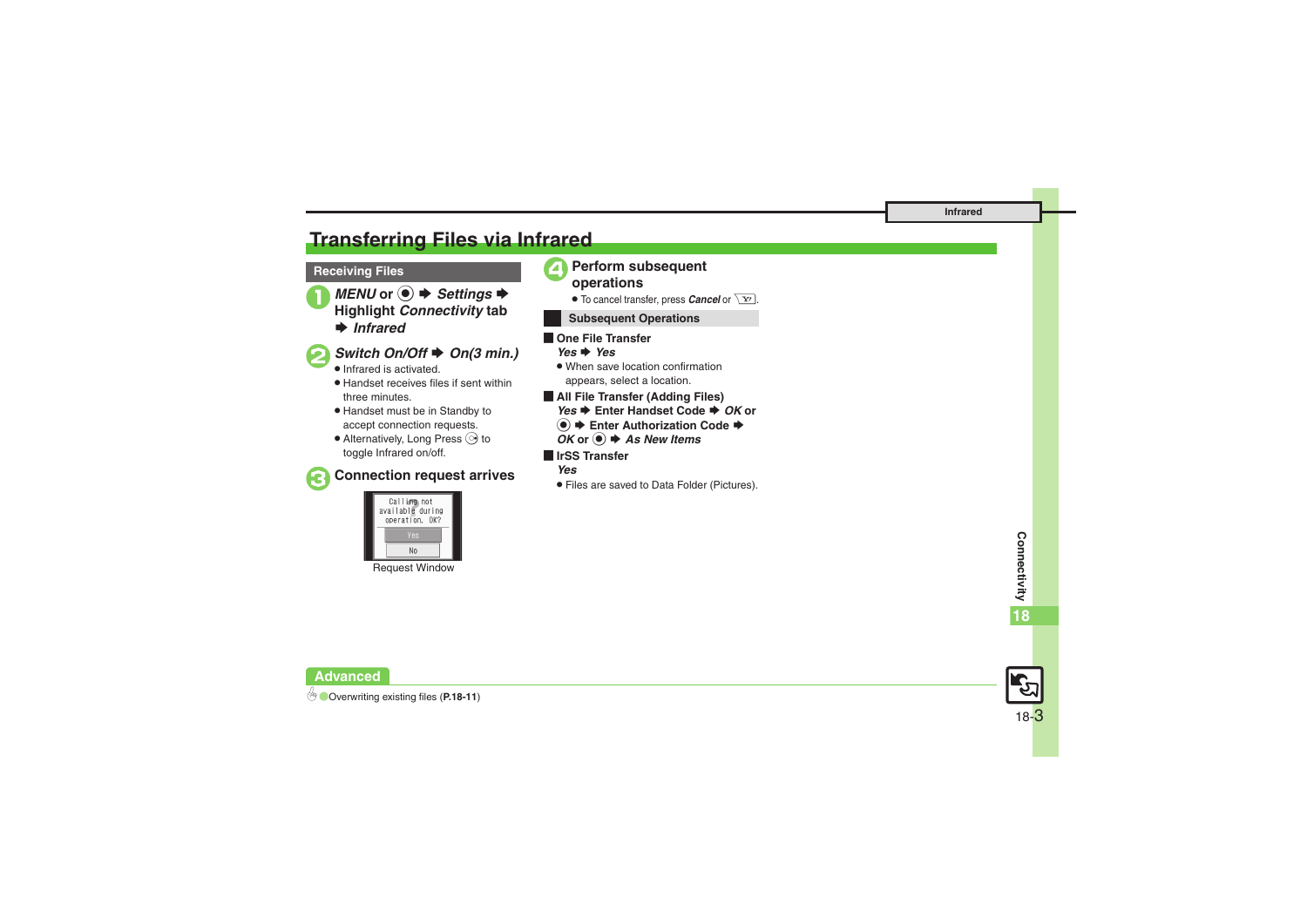#### **Infrared**







#### **Advanced**

18-4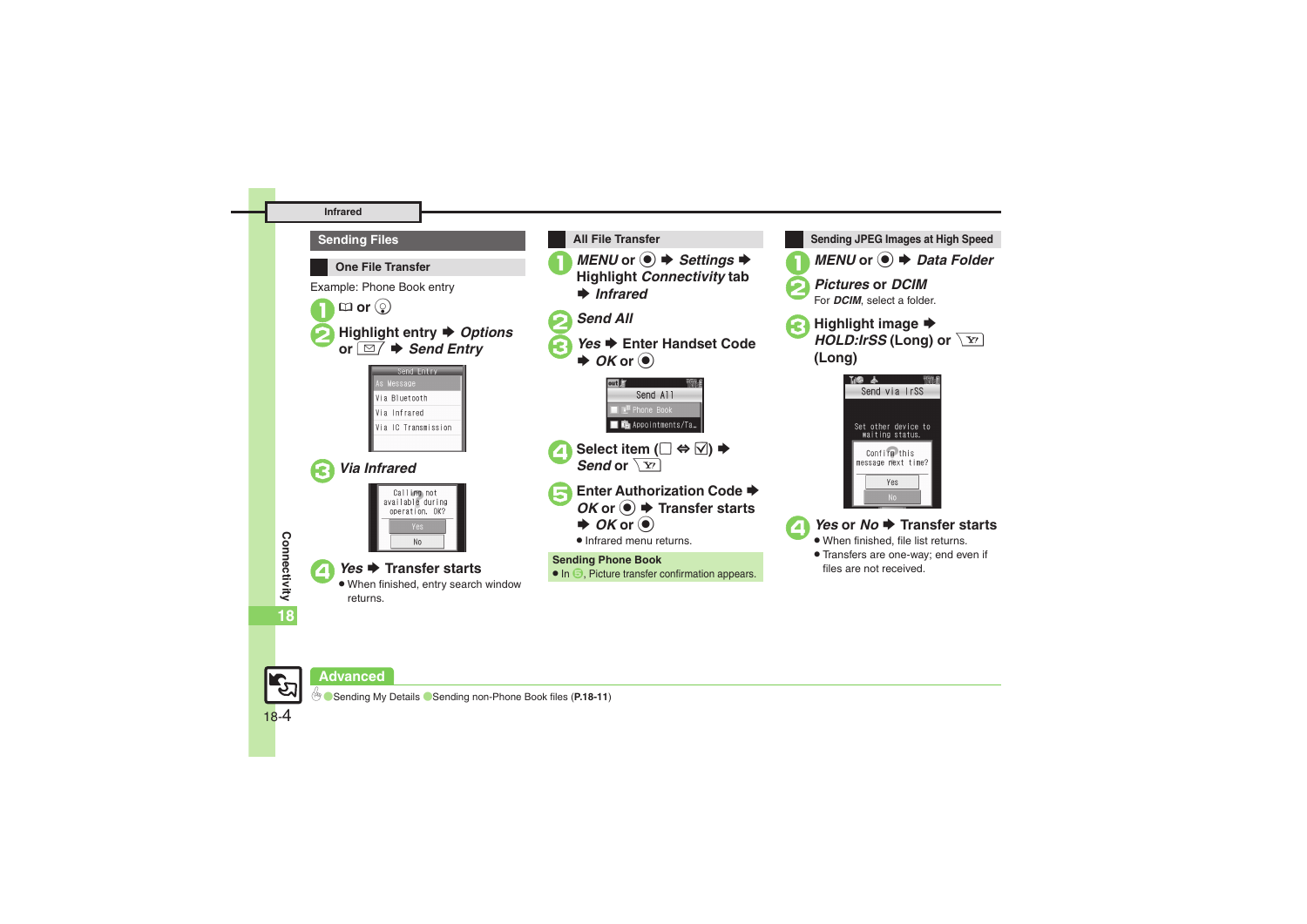## <span id="page-4-1"></span>**Transferring Files via IC Transmission**

Wirelessly transfer files between 931SH and compatible devices.

- . For transferable files, see **[P.18-2](#page-1-0)**.
- . Cancel IC Card Lock beforehand.
- . Disconnect Headphones, USB Cable and AC Charger beforehand.

#### **Getting Started**

**IC Transmission Precautions**

#### Align  $\mathfrak A$  logos of both devices.



Keep  $\mathfrak A$  logos aligned during transfer.

#### **Transfer Options**

| <b>One File</b><br><b>Transfer</b> | Transfer single files          |
|------------------------------------|--------------------------------|
| <b>All File</b><br><b>Transfer</b> | Transfer all files by function |

- . Some transfer options may be unavailable depending on file type.
- . Transfer Memory Card files one by one.

#### **Authorization Code**

. Four-digit code required for IC transfers. All File Transfers possible when codes match. (Authorization Code is changeable for each transfer.)

#### <span id="page-4-0"></span>**Disabling One File Reception**





IC Transmission Menu

**2** Recv. Forwarded  $\rightarrow$ *Off(Disabled)*

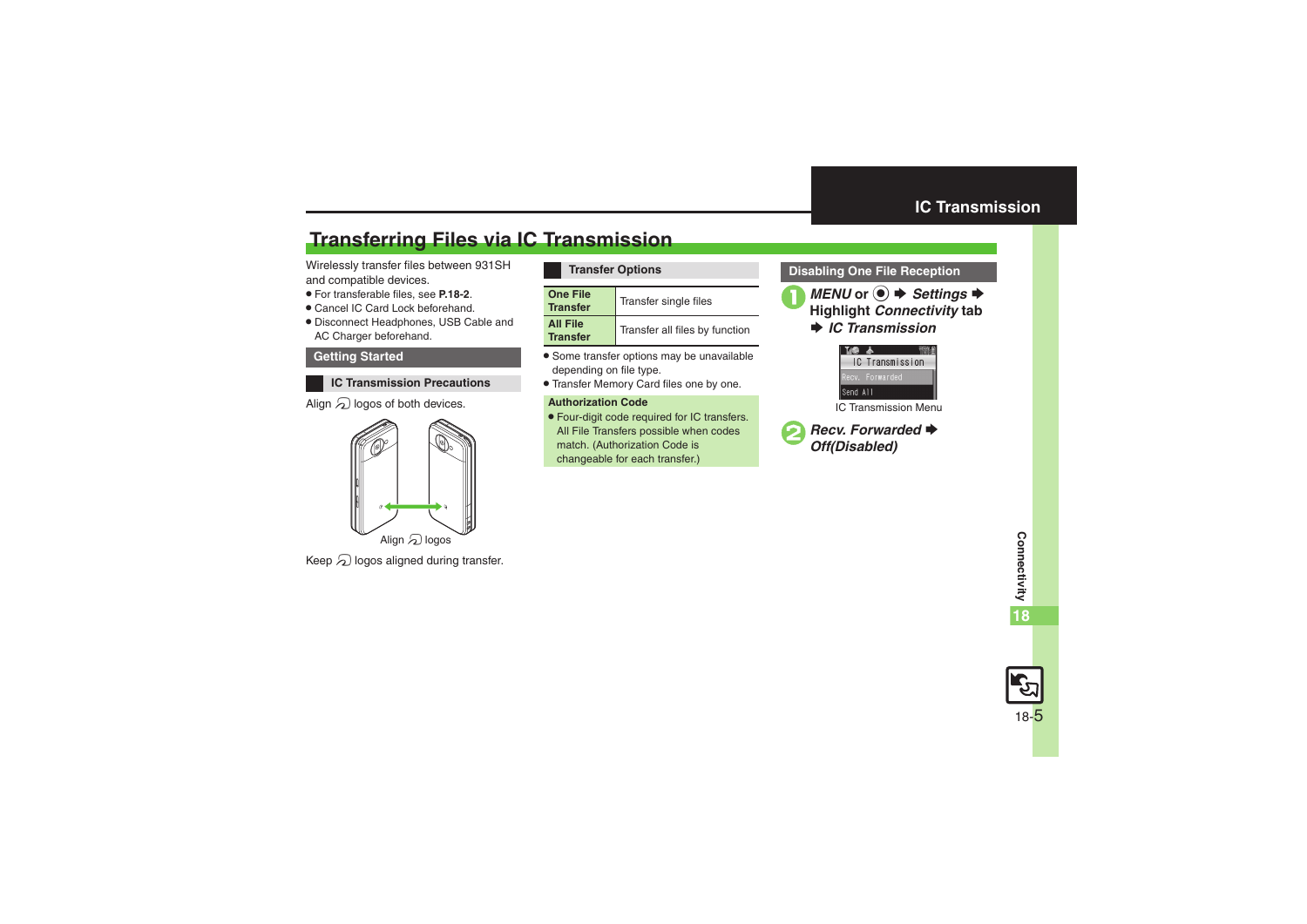



**Connectivity Connectivity** 

18-6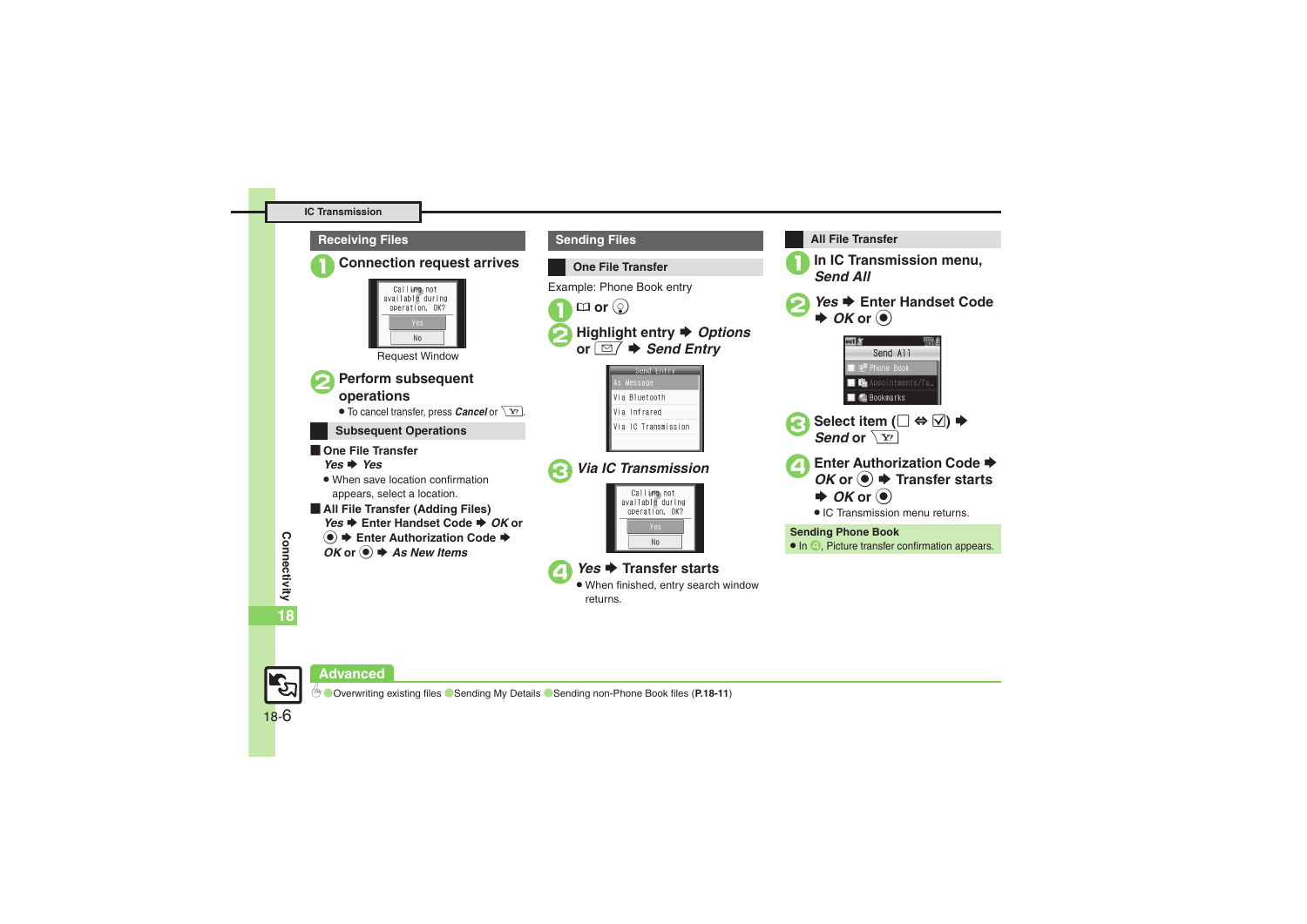## **Bluetooth®**

Wirelessly transfer files/data between 931SH and compatible devices (watches, handsfree devices, etc.).

- . Bluetooth® connection may not be possible with some Bluetooth<sup>®</sup> devices.
- Handset shall be connected to certified Bluetooth® devices that meet the specification standards developed by Bluetooth SIG.
- Data transfers may fail depending on characteristics or specifications of the certified Bluetooth<sup>®</sup> devices.
- Noise may interfere with wireless or handsfree conversations.
- . 931SH supports simultaneous connection with two devices. (May be unavailable depending on the device type.)

#### **Getting Started**

#### **Bluetooth® Precautions**

- . Bring handsets to within ten meters. (Bluetooth® connection/transfer rate may vary depending on conditions.)
- . TV audio is supported only on SCMS-T DRM scheme compliant Bluetooth® devices.

#### **Handsfree Device Precautions**

Handle call operations on the device in use.

#### **Bluetooth® Watches**

Compatible Bluetooth® watches support these functions:



For details about functions/operations, see the Bluetooth<sup>®</sup> watch quide.

<span id="page-6-0"></span>

#### **Authorization Code**

 $\bullet$  4 to 16-digit code required for Bluetooth® connections. Pairing possible when codes match.



#### **Advanced**

b [Cloaking handset to avoid connection requests](#page-10-7) C [Setting idle time after which Bluetooth](#page-10-8)<sup>®</sup> is canceled (And more on [P.18-11](#page-10-7)) ■ [Synchronizing Bluetooth](#page-11-0)<sup>®</sup> watch with handset ■ [Enabling/disabling Bluetooth](#page-11-1)<sup>®</sup> watch responses (And more on **[P.18-12](#page-11-0)**)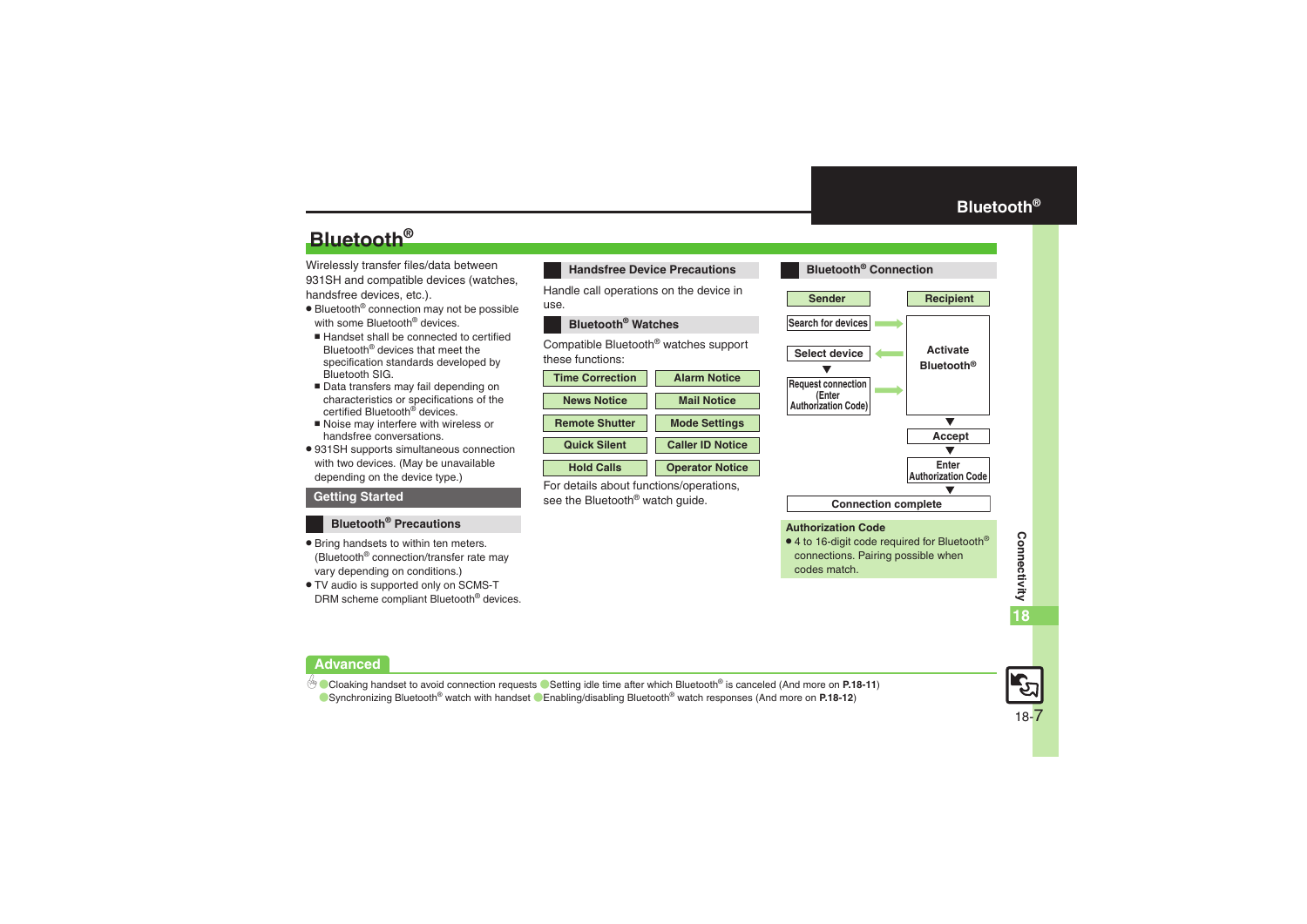## <span id="page-7-0"></span>**Transferring Files via Bluetooth®**



*MENU* or ●  $\rightarrow$  *Settings*  $\rightarrow$  **Highlight** *Connectivity* tab

**▶ Bluetooth** 

| THO Y              |  |
|--------------------|--|
| <b>Bluetooth</b>   |  |
| Switch On/Off      |  |
| Add Device         |  |
| Paired Devices     |  |
| Send All           |  |
| Setting Watch      |  |
| My Device Settings |  |
| My Device Details  |  |
| ----               |  |

#### Bluetooth Menu

#### *Switch On/Off*  $\triangle$  *On* or *Off*

- $\bullet$  Alternatively, Long Press  $\odot$  to toggle Bluetooth<sup>®</sup> on/off.
- . Handset must be in Standby to accept connection requests from unpaired handsfree devices, etc.

#### **Toggling Bluetooth® On/Off Connecting to Bluetooth® Devices**

#### **Device Search & Pairing**

Activate Bluetooth® on devices to be paired with.

# 1**In Bluetooth menu,** *Add Device*

. To disable confirmation, press *Cancel* or  $\boxed{\cong}$  before **2**.

## *OK* or  $\odot$

- Found devices are listed after search.
- **Press** *Cancel* or  $\boxed{Y}$  to cancel.

3**Select device** When a confirmation appears, select *Yes*.



4**Enter the same Authorization Code for handset and the**  $\bullet$  other device  $\bullet$  *OK* or  $\circledcirc$   $\bullet$ **Pairing complete**

- . On the other device, complete code entry within 30 seconds.
- . For handsfree devices, enter specified Authorization Code.
- . Authorization Codes are not necessary for paired devices.

#### **Connecting to Paired Devices**



# 1**In Bluetooth menu,** *Paired Devices*



All Paired Devices List



2**Select device** When a confirmation appears, select *Yes*.

 $\bullet$  The device is connected and  $\triangledown$ (preferred) appears.

#### **Advanced**



**Connectivity**

Connectivity

**18**

**DED** Caliting All Paired Devices list **C**[Disconnecting devices](#page-11-3) [Connecting to devices supporting handsfree telephony and audio output by service](#page-11-4) ([Specifying a preferred device for wireless connection](#page-11-5) (**[P.18-12](#page-11-2)**)

18-8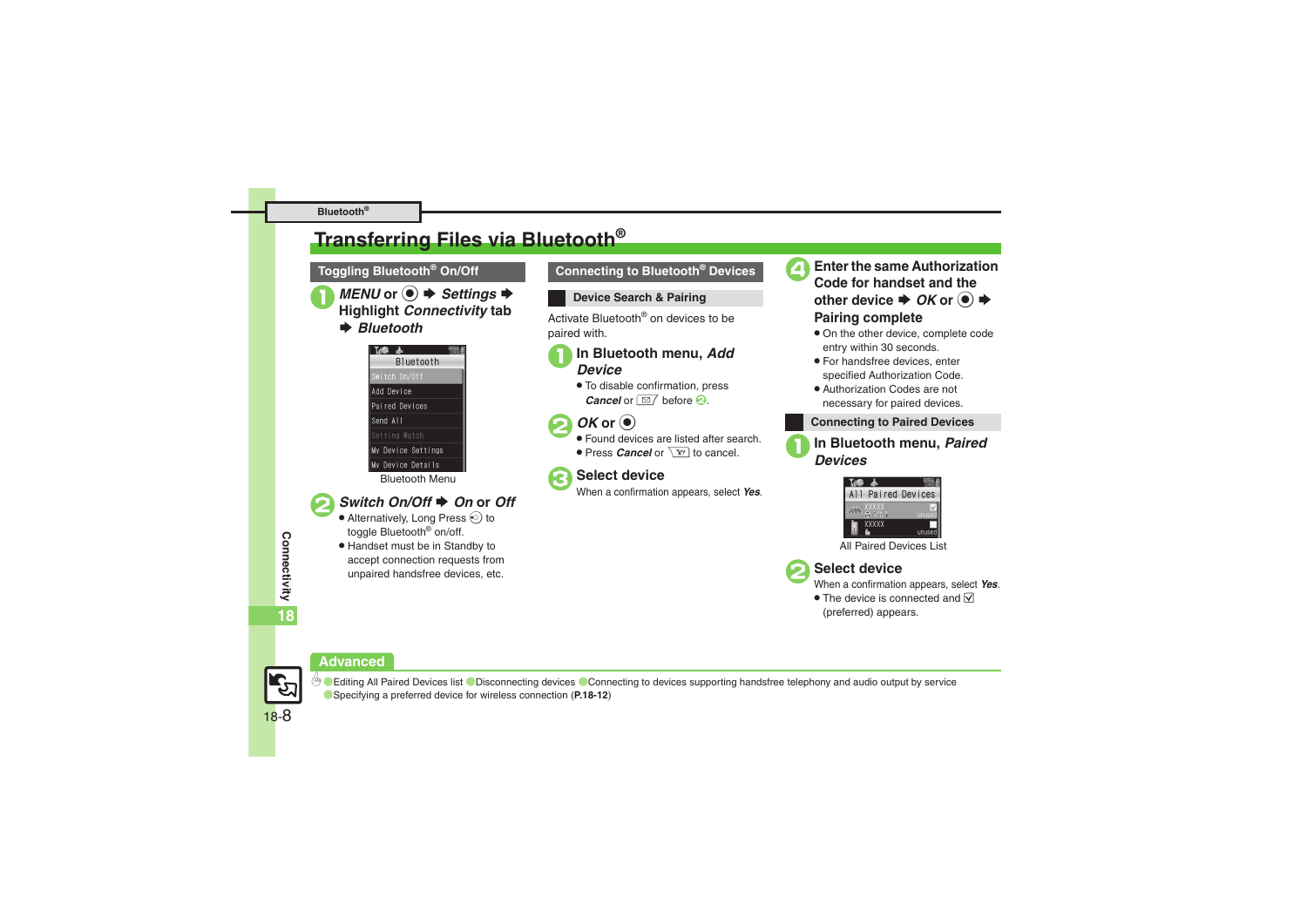#### **Accepting Connection Requests Transferring Files**

Follow these steps to accept connection requests from unpaired devices:

#### 1**Connection request arrives**



Request Window



Enter the same<br>number as the target device.

**Enter the same Authorization** 

. Complete code entry within 30 seconds.

 $\rightarrow$  *OK* or  $\odot$ 

. For handsfree devices, enter specified Authorization Code.

Follow the steps below to exchange files with paired devices.

- . For transferable files, see **[P.18-2](#page-1-0)**.
- . When requested, enter Authorization Code.



1**Connection request arrives**  S *Yes*

## 2*Yes*

- . When save location confirmation appears, select a location.
- $\bullet$  To cancel transfer, press *Cancel* or  $\boxed{\mathbf{Y}}$ .

**All File Transfer (Adding Files)**

- **In** *e***, enter Handset Code**  $\blacktriangleright$  **OK or**
- % S *As New Items*
- **One File Transfer**

Example: Phone Book entry



2**Highlight entry**  S *Options* or *⊠* → *Send Entry* 





▲ Select device ♦ *Yes* **Transfer starts**

- . When finished, entry search window returns.
- **All File Transfer**
- 1**In Bluetooth menu,** *Send All*
- Select device **●** *Yes* **Enter Handset Code ➡** *OK* **or** %
- **Select item (** $\Box \Leftrightarrow \boxdot$ ) **→** *Send* or  $\sqrt{\textbf{x}z}$   $\rightarrow$  Transfer starts  $\blacktriangleright$  *OK* or  $\textcircled{\scriptsize{\bullet}}$ 
	- . Bluetooth menu returns.

**Sending Phone Book**

**•** In  $\bigcirc$ , Picture transfer confirmation appears.



**Advanced**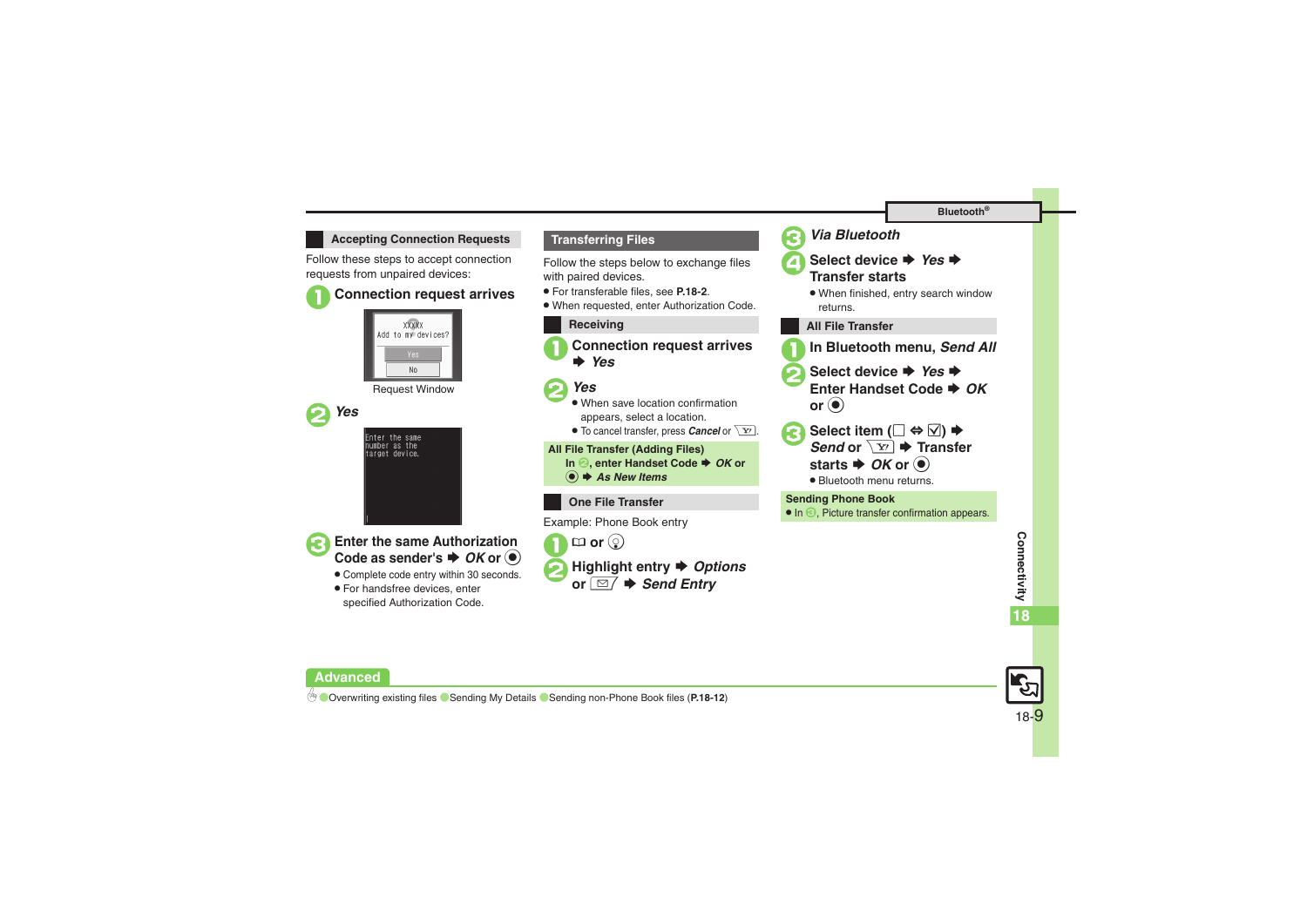#### <span id="page-9-0"></span>**Mass Storage**

## <span id="page-9-1"></span>**Connecting to PC**

Connect handset to a PC via USB Cable to access Memory Card from the PC without removing the card from handset.

- . USB Cable may be purchased separately.
- . If handset is connected to a PC via USB Cable, disconnect it first.

*MENU* or ●  $\rightarrow$  *Settings*  $\rightarrow$  **Highlight** *Connectivity* tab **→ USB Mode** 

#### 2*Mass Storage*

3*Yes*





. Use PC to access Memory Card.

*Cancel* or  $\boxed{Y}$   $\rightarrow$  *Yes*  $\rightarrow$  Connection ends

. Safely remove handset (recognized as removable hardware device) on the PC, then disconnect USB Cable.

For more PC-related operations, download Utility Software (including USB Cable driver) from the following URL.

#### [ **Utility Software**

http://k-tai.sharp.co.jp/download/tools/utility/

#### **Mobile Data Communication Fees**

• Using the Internet by connecting handset to PC/PDA via USB Cable or Bluetooth® may incur high charges as large-volume packet transmissions tend to occur in a short period of time.

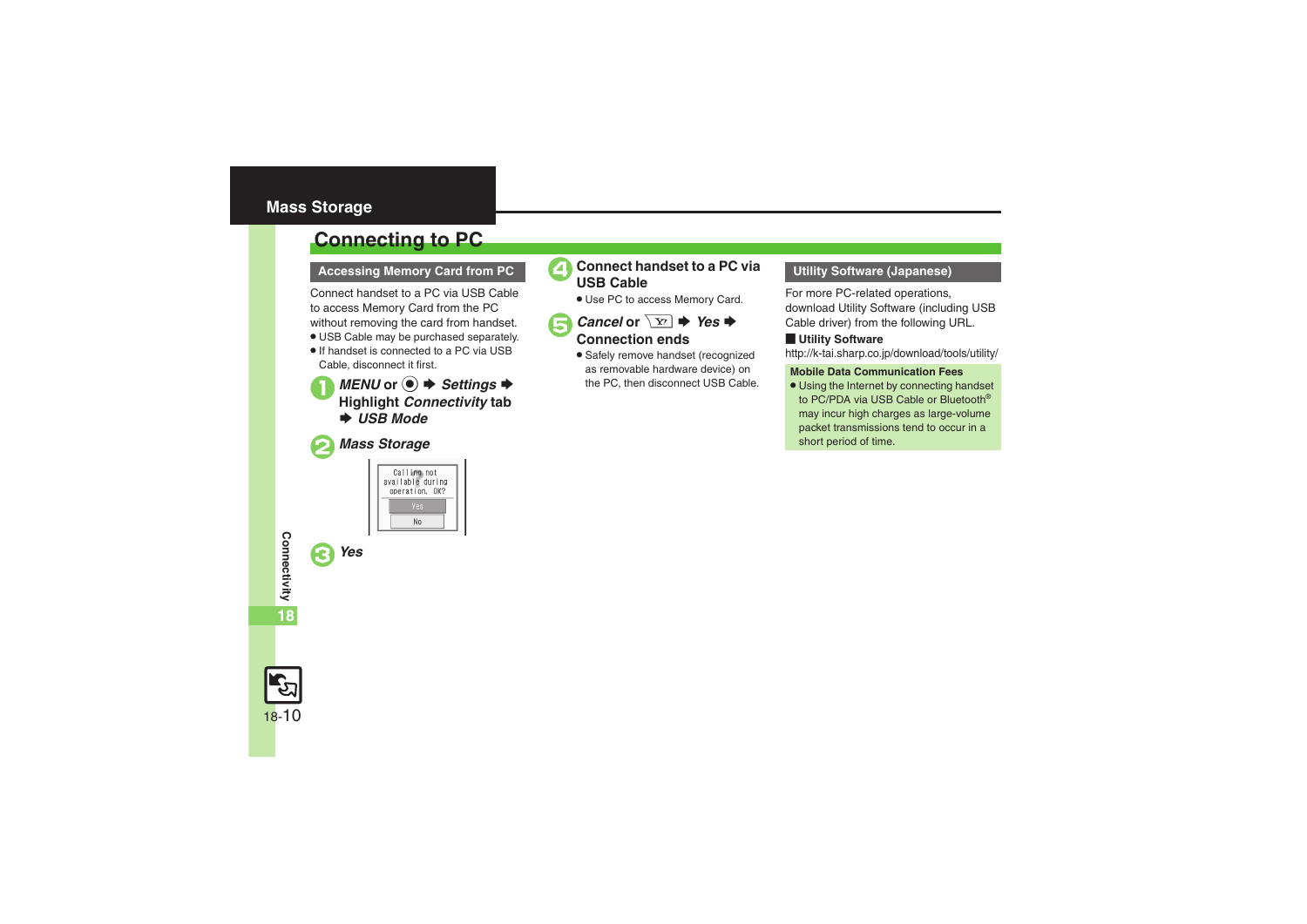#### <span id="page-10-0"></span>**Additional Functions**

#### **Infrared**

<span id="page-10-1"></span>

| <b>Overwriting</b><br>existing files | When connection request arrives, Yes > Enter<br>Handset Code → OK or <sup>(a)</sup> + Enter<br>Authorization Code → OK or ● → Delete All &<br>$Save \rightarrow Yes$<br>• For Phone Book, My Details except handset phone<br>number is overwritten as well. |
|--------------------------------------|-------------------------------------------------------------------------------------------------------------------------------------------------------------------------------------------------------------------------------------------------------------|
| <b>Sending My Details</b>            | MENU or $\textcircled{\bullet}$ $\textdownarrow$ Phone $\textuparrow$ My Details $\textuparrow$ Options<br>or $\Box$ $\rightarrow$ Send My Card $\rightarrow$ Via Infrared $\rightarrow$ Yes<br><b>Transfer starts</b>                                      |
| Sending<br>non-Phone Book<br>files   | In file list, highlight file $\rightarrow$ Options or $\boxed{\simeq}$ $\rightarrow$<br>Send Via Infrared Ves Transfer starts                                                                                                                               |

#### <span id="page-10-3"></span><span id="page-10-2"></span>**IC Transmission**

<span id="page-10-6"></span><span id="page-10-5"></span><span id="page-10-4"></span>

| <b>Overwriting</b><br>existing files | When connection request arrives, Yes > Enter<br>Handset Code $\rightarrow$ OK or $\textcircled{\textcircled{\textcirc}}$ $\rightarrow$ Enter<br>Authorization Code → OK or ● → Delete All &<br>$Save \rightarrow Yes$<br>• For Phone Book, My Details except handset phone<br>number is overwritten as well. |
|--------------------------------------|--------------------------------------------------------------------------------------------------------------------------------------------------------------------------------------------------------------------------------------------------------------------------------------------------------------|
| <b>Sending My Details</b>            | MENU or $\circledast$ $\Rightarrow$ Phone $\Rightarrow$ My Details $\Rightarrow$ Options<br>or $\Box$ Send My Card Via IC Transmission<br>$Yes$ Transfer starts                                                                                                                                              |
| Sending<br>non-Phone Book<br>files   | In file list, highlight file $\rightarrow$ Options or $\Box$<br>Send → Via IC Transmission → Yes → Transfer<br>starts                                                                                                                                                                                        |

#### **Bluetooth®**

#### [ **General**

<span id="page-10-8"></span><span id="page-10-7"></span>

| <b>Cloaking handset to</b><br>avoid connection<br>requests                                                               | $MEMO$ or $\textcircled{\bullet}$ $\blacktriangleright$ Settings $\blacktriangleright$ Highlight<br>Connectivity tab $\rightarrow$ Bluetooth $\rightarrow$ My Device<br>Settings → Visibility → Hide My Phone                                                                            |
|--------------------------------------------------------------------------------------------------------------------------|------------------------------------------------------------------------------------------------------------------------------------------------------------------------------------------------------------------------------------------------------------------------------------------|
| <b>Setting idle time</b><br>after which<br>Bluetooth <sup>®</sup> is<br>canceled                                         | MENU or $\odot$ $\rightarrow$ Settings $\rightarrow$ Highlight<br>Connectivity tab Bluetooth $\rightarrow$ My Device<br>Settings → Bluetooth Timeout → Select time                                                                                                                       |
| <b>Switching audio</b><br>output to wireless<br>device                                                                   | MENU or $\odot \rightarrow$ Settings $\rightarrow$ Highlight<br>Connectivity tab $\rightarrow$ Bluetooth $\rightarrow$ My Device<br>Settings ▶ Sound Output ▶ Bluetooth<br><b>Device</b><br>• Bluetooth Device is set automatically when<br>connection is made from wireless Headphones. |
| Changing<br>Bluetooth <sup>®</sup> name<br>for handset                                                                   | $MENU$ or $\left( \bullet \right) \rightarrow$ Settings $\rightarrow$ Highlight<br>Connectivity tab $\Rightarrow$ Bluetooth $\Rightarrow$ My Device<br>Settings → Device Name → Enter name →<br>Done or $\odot$                                                                          |
| <b>Talking on</b><br>handsfree device                                                                                    | $MENU$ or $\left( \bullet \right)$ $\Rightarrow$ Settings $\Rightarrow$ Highlight<br>Connectivity tab $\rightarrow$ Bluetooth $\rightarrow$ My Device<br>Settings → Handsfree Setting → Handsfree Mode                                                                                   |
| <b>Avoiding connection</b><br>requests from<br>Bluetooth <sup>®</sup> -compatible<br>S! Applications in<br>Standby, etc. | MENU or $\odot$ $\rightarrow$ Settings $\rightarrow$ Highlight<br>Connectivity tab $\rightarrow$ Bluetooth $\rightarrow$ My Device<br>Settings → S! Appli Request → Off                                                                                                                  |
| Opening<br>Bluetooth <sup>®</sup> -related<br>handset properties                                                         | MENU or $\odot$ $\blacktriangleright$ Settings $\blacktriangleright$ Highlight<br>Connectivity tab $\rightarrow$ Bluetooth $\rightarrow$ My Device<br><b>Details</b><br>• Press Help or $\sqrt{Y}$ to view service details.                                                              |

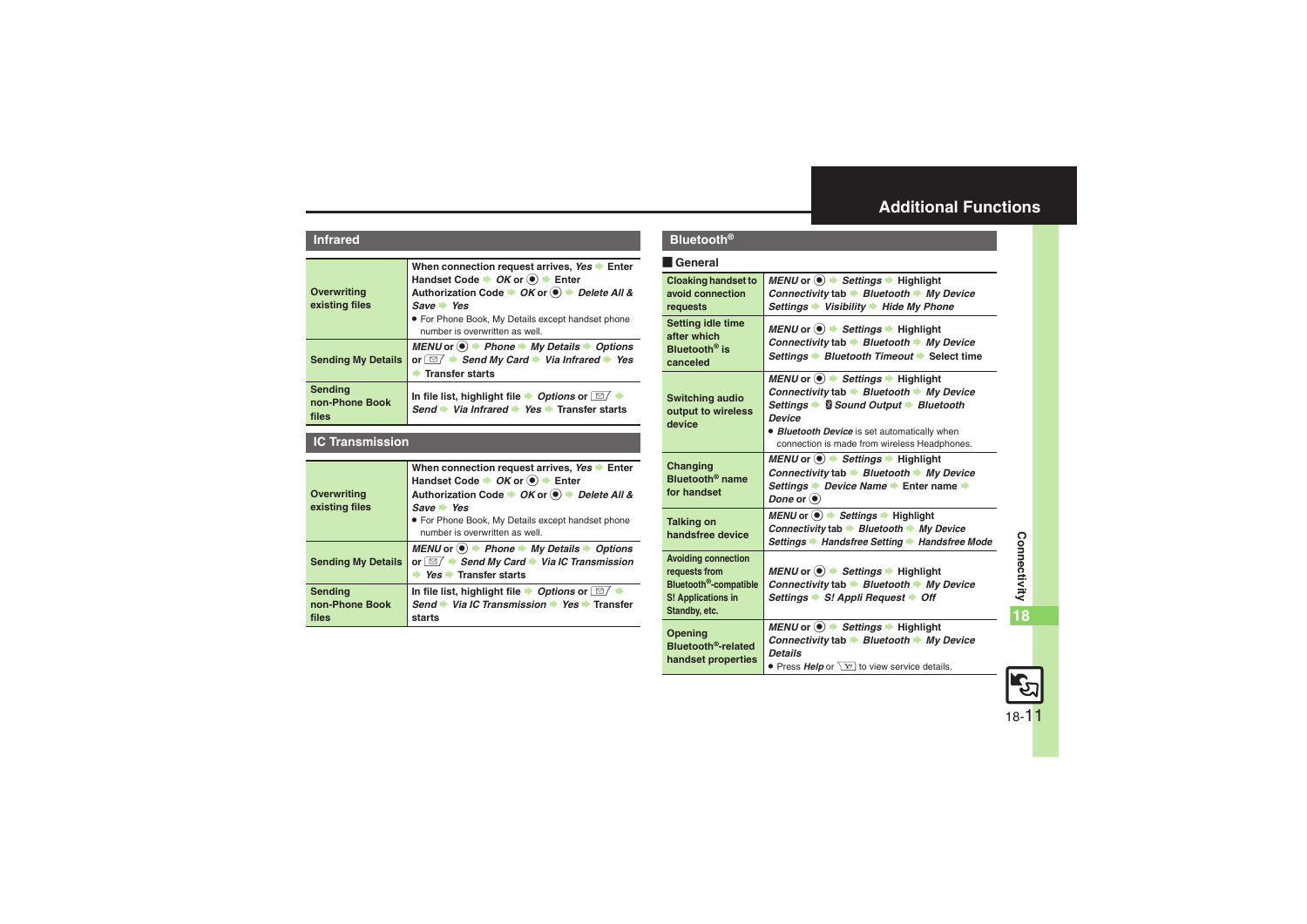#### **Additional Functions**

#### [ **Bluetooth® Watches**

<span id="page-11-0"></span>

| Synchronizing<br>Bluetooth <sup>®</sup> watch<br>with handset   | MENU or $\circledast$ $\rightarrow$ Settings $\rightarrow$ Highlight<br>Connectivity tab → Bluetooth → Setting Watch<br>Set BT-Watch Time Yes<br>• Connect handset to a Bluetooth® watch beforehand. |
|-----------------------------------------------------------------|------------------------------------------------------------------------------------------------------------------------------------------------------------------------------------------------------|
| Enabling/disabling<br>Bluetooth <sup>®</sup> watch<br>responses | MENU or ● → Settings → Highlight Connectivity<br>tab Bluetooth Setting Watch Notification<br>Select item Permit or Prohibit<br>• Register a Bluetooth® watch beforehand.                             |

#### <span id="page-11-1"></span>[ **Paired Devices**

<span id="page-11-2"></span>

| <b>Editing All Paired</b>                                                                           | Start Here MENU or $\textcircled{\textcircled{\textcirc}} \Rightarrow$ Settings $\Rightarrow$ Highlight<br>Connectivity tab $\Rightarrow$ Bluetooth $\Rightarrow$ Paired<br><i>Devices</i> $\Rightarrow$ Highlight device $\Rightarrow$ <i>Options</i> or $\Box$<br><b>See below</b>                                                                       |
|-----------------------------------------------------------------------------------------------------|------------------------------------------------------------------------------------------------------------------------------------------------------------------------------------------------------------------------------------------------------------------------------------------------------------------------------------------------------------|
| Devices list                                                                                        | <b>Renaming Paired Devices</b><br>Change Name $\blacktriangleright$ Enter name $\blacktriangleright$ Done or $\blacklozenge$                                                                                                                                                                                                                               |
|                                                                                                     | <b>Deleting Paired Devices</b><br>Delete $\rightarrow$ Yes<br>. To delete a device connected to handset, select Yes.                                                                                                                                                                                                                                       |
| <b>Disconnecting</b><br>devices                                                                     | MENU or $\odot$ $\rightarrow$ Settings $\rightarrow$ Highlight<br>Connectivity tab $\rightarrow$ Bluetooth $\rightarrow$ Paired<br>Devices Select device                                                                                                                                                                                                   |
| <b>Connecting to</b><br>devices supporting<br>handsfree telephony<br>and audio output by<br>service | MENU or $\textcircled{\textcircled{\textcirc}}$ $\blacktriangleright$ Settings $\blacktriangleright$ Highlight<br>Connectivity tab $\rightarrow$ Bluetooth $\rightarrow$ Paired<br><i>Devices</i> $\blacktriangleright$ Highlight device $\blacktriangleright$ <i>Options</i> or $\Box$<br>Select service • Handsfree function or<br><b>Audio function</b> |

<span id="page-11-8"></span><span id="page-11-7"></span><span id="page-11-6"></span><span id="page-11-5"></span>

| Specifying a<br>preferred device<br>for wireless<br>connection | Start Here MENU or $\textcircled{\textcircled{\textcirc}} \Rightarrow$ Settings $\Rightarrow$ Highlight<br>Connectivity tab $\Rightarrow$ Bluetooth $\Rightarrow$ Paired<br>Devices $\Rightarrow$ Highlight device $\Rightarrow$ Options or $\Box$<br>Set to Prior Connect $\Rightarrow$ See below<br><b>For Handsfree Telephony</b><br><b>Handsfree On</b><br>• For Handsfree On, specified device reconnects to |
|----------------------------------------------------------------|-------------------------------------------------------------------------------------------------------------------------------------------------------------------------------------------------------------------------------------------------------------------------------------------------------------------------------------------------------------------------------------------------------------------|
|                                                                | handset when placing/receiving calls.<br><b>For Audio Output</b><br>Audio On<br>. For Audio On, Media Player/TV audio output is<br>redirected to specified device automatically when<br>Sound Output is set to <b>Bluetooth Device</b> .                                                                                                                                                                          |
| l File Transfer                                                |                                                                                                                                                                                                                                                                                                                                                                                                                   |
| <b>Overwriting</b><br>existing files                           | When connection request arrives, Yes > Enter<br>Handset Code $\rightarrow OK$ or $\circledast$ Delete All & Save<br>$\Rightarrow$ Yes<br>• For Phone Book, My Details except handset phone<br>number is overwritten as well                                                                                                                                                                                       |
| <b>Sending My Details</b>                                      | MENU or $\bullet$ > Phone $\bullet$ My Details $\bullet$ Options<br>or $\boxed{\cong}$ $\blacktriangleright$ Send My Card $\blacktriangleright$ Via Bluetooth $\blacktriangleright$<br>Select device → Yes → Transfer starts                                                                                                                                                                                      |
| <b>Sending</b>                                                 | In file list, highlight file $\rightarrow$ Options or $\boxed{\simeq}$                                                                                                                                                                                                                                                                                                                                            |

<span id="page-11-4"></span><span id="page-11-3"></span>**Connectivity** Connectivity